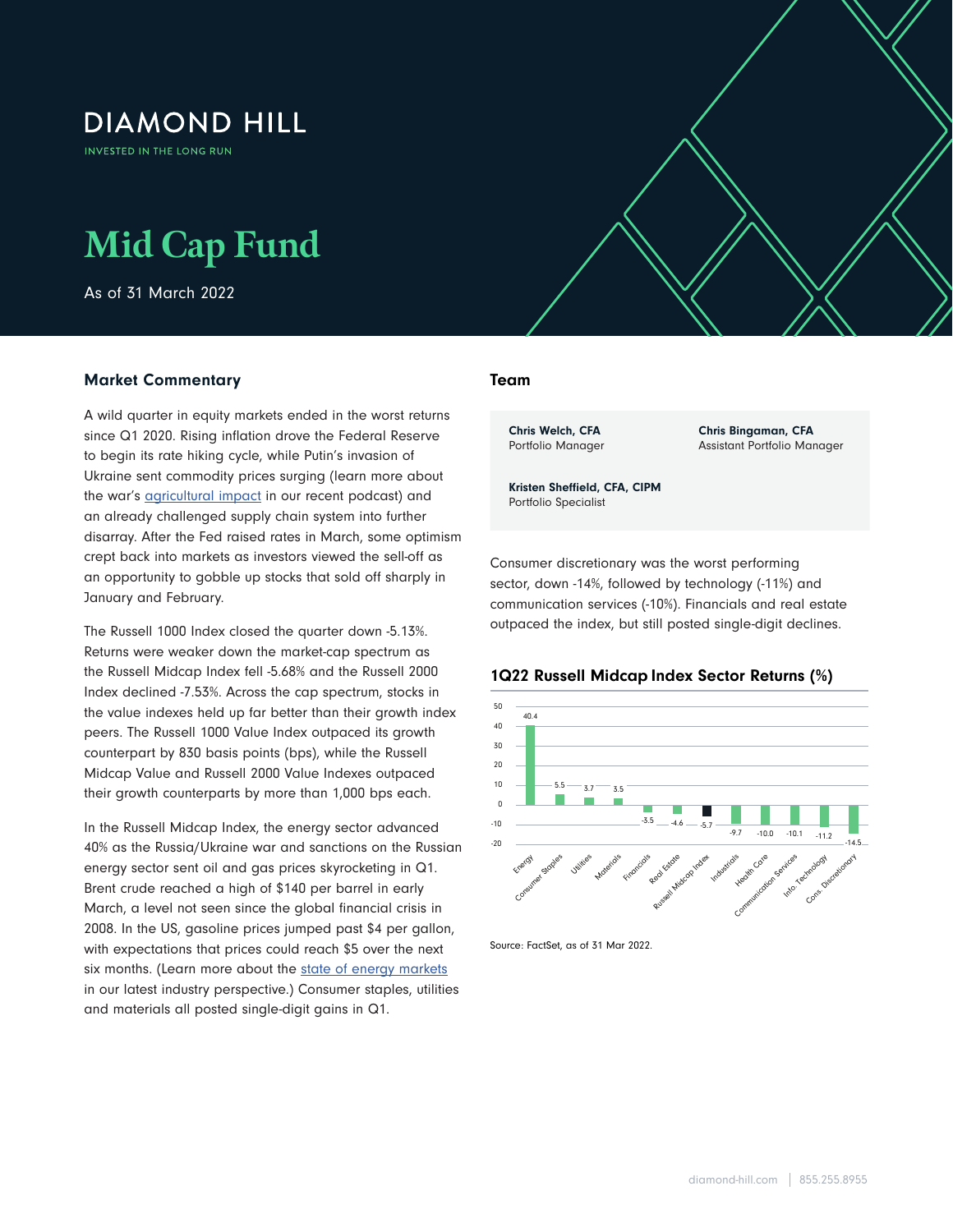#### Performance Discussion

Amid a rocky market quarter overall, our portfolio's negative returns still outpaced the Russell Midcap Index by a healthy margin in Q1. Relative performance was aided by our underweight exposure to technology, which took a beating in the first half of the quarter, as well as strong performances among our holdings which posted positive returns in aggregate. Our financials and industrials exposures were also additive. On the downside, our underweight to energy weighed on results. Our overweight to the underperforming consumer discretionary sector was an additional source of relative weakness.

On an individual holdings' basis, top contributors to return in Q1 included Archer Daniels Midland (ADM), Check Point Software Technologies and Alleghany Corporation. ADM is a leading agricultural processor that also operates a global nutrition business focused on the development of ingredients and flavors for food and beverages, supplements and more. The company's recent operating results have benefited (unfortunately) from the war in Ukraine as grain prices and agricultural markets globally experienced strong price increases. ADM is positioned well to benefit from the volatility due to its stable North American agricultural base.

IT security solutions provider Check Point Software Technologies is making solid progress on its transition toward a subscription-based sales model. We view this as a quality business with strong free cash flow generation (even more so as it generates increasing levels of recurring, subscription-based revenues), high margins and a sticky customer base. It also has a strong balance sheet and a shareholder-oriented management team with a history of great capital allocation. Check Point also received more investor interest following Russia's invasion of Ukraine and concerns about the potential for related cybersecurity attacks.

Shares of property and casualty insurance firm Alleghany Corporation got a boost as the company announced it agreed to be acquired by Berkshire Hathaway for a 25% premium to its prior market value.

Other top contributors included Coterra Energy and Freeport-McMoRan. Energy exploration and production company Coterra benefited from increased energy demand as COVID-related economic restrictions eased in tandem with concerns regarding supply interruptions related to Russia's invasion of Ukraine. Similarly, copper-focused mining company Freeport-McMoRan benefited in Q1 from rising demand for conductive metals along with supply risk concerns.

Bottom contributors in Q1 included NVR, Inc., Colfax Corporation and UGI Corporation. Homebuilder NVR, along with other housing companies, was pressured in Q1 primarily on concerns that rising mortgage rates will dampen new home demand. We recognize the challenges presented by a rising interest rate environment in the near term. Longer term, the secular outlook on housing construction is positive, as there remains a material shortage of housing stock in the US. We also like NVR's approach in which it has an option on land rather than owning it outright, which exposes the company to less risk from falling land prices.

Diversified technology company Colfax Corporation underperformed largely due to concerns surrounding the company's exposure to Russia in its fabrication technology business, which generated about 7% of that business line's revenue. Just after the quarter's end, the company completed a planned split—the fabrication technology business becoming ESAB and the medical technology business organized as Enovis. ESAB has removed Russia from its guidance for 2022, and with the split finalized, we continue to hold both, believing the two new companies are in an excellent position to leverage their business systems to continuously improve operations over time and engage in value-creating acquisitions in their respective industries.

Taking a cue from the energy crisis in Europe, investors are questioning whether UGI Corporation, a natural gas and electric power utility, may mismanage commodity risk or face some demand destruction. We believe these risks are transient and manageable. What's more, UGI has made significant investments in its renewable fuels business, including renewable natural gas (RNG) and bioLPG propane produced from renewable sources such as plant and vegetable waste material.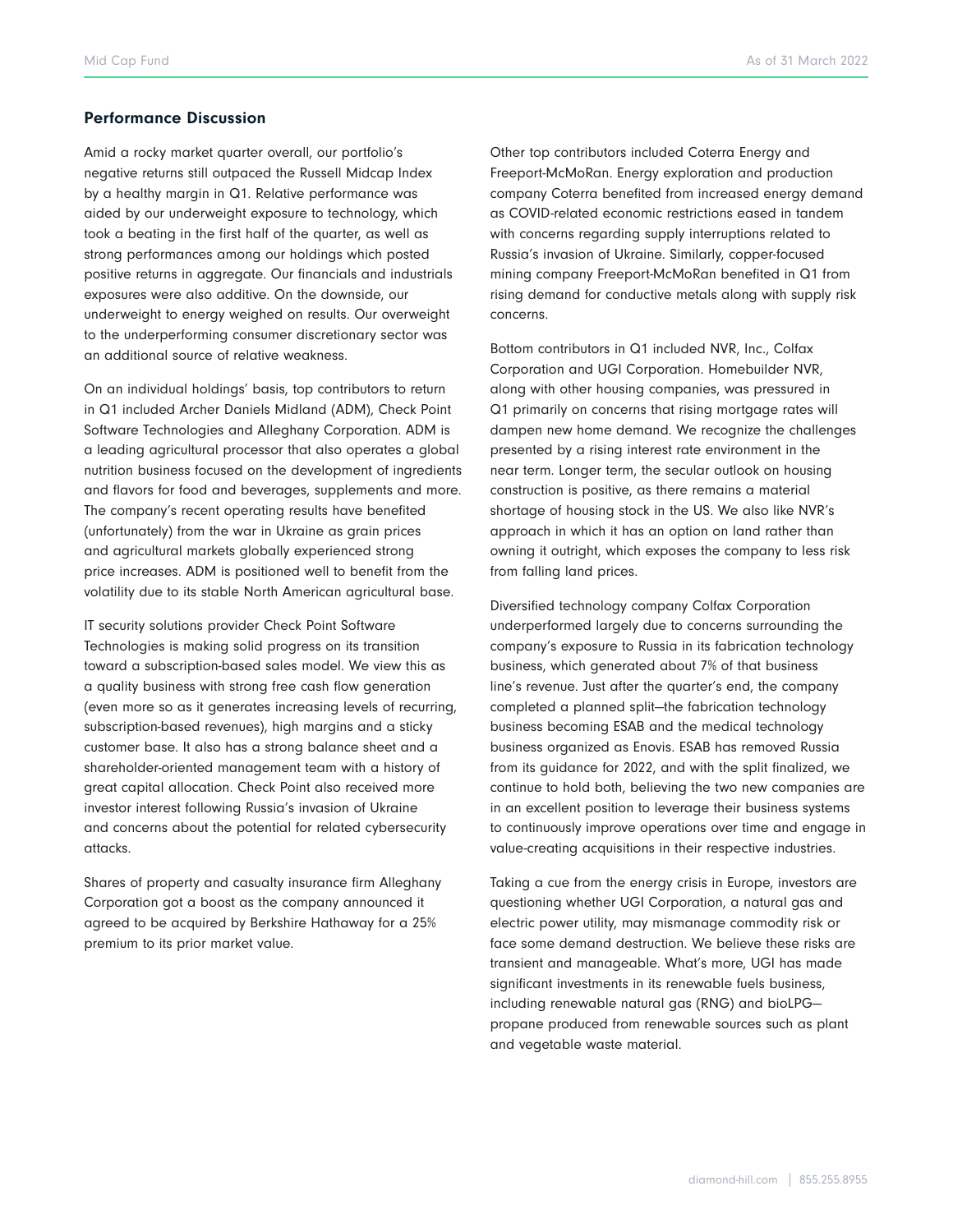Other bottom contributors included SVB Financial Group and First Republic Bank. Innovation-economy focused bank SVB Financial Group was doubly punished as financials traded down and the sell-off in technology raised concerns about slower growth for this niche bank in the near term. First Republic bank also traded down in sympathy with financials, but additionally suffered from uncertainty in the executive suite. The founder went on medical leave, only to have his co-CEO leave the company. Ultimately, the founder returned and a new, permanent CEO was announced. We continue to like both of these banks, as they have distinguished themselves with specialized niches and strong geographic footprints, and they have demonstrated their ability to compound returns and grow intrinsic value over time.

#### Portfolio Activity

New holdings in the portfolio in Q1 included Allegiant Travel Company and SS&C Technologies.

Shares of airline operator Allegiant came under pressure starting in Q4 from the rising omicron wave. Subsequently, share prices were further pressured by rising fuel prices driven, in part, by Russia's invasion of Ukraine. We took the opportunity of near-term weakness to initiate an investment at what appeared to be an attractive discount to our estimate of intrinsic value. We believe Allegiant remains well positioned to benefit from pent-up demand. Leisure travel, where Allegiant is focused, has been recovering first, and Allegiant is differentiated by a more flexible route structure than peers.

SS&C Technologies Holdings is the world's largest hedge fund and private equity administrator. SS&C provides important, hard-to-replicate services to its end markets, evidenced by its high level of recurring revenues and strong client retention. The company has shareholder-oriented management and a demonstrated track record of growing free cash flow through skillful acquisitions, sales execution and cost discipline.

Webster Financial Corporation is also a new name in the portfolio, having completed its merger with our prior holding Sterling Bank. The combination means that Webster's large health savings account (HSA) platform, which is a good source of low-cost deposits, will be paired with Sterling's organic loan generation engine.

We exited Reinsurance Group of America and Molson Coors in favor of higher conviction names.

#### Market Outlook

After a strong rebound in 2021, global GDP growth is expected to moderate in 2022, with the potential for additional pressure from lingering supply chain disruptions, higher oil prices, and other impacts from Russia's invasion of Ukraine. Despite these headwinds, corporate earnings are expected to continue making new highs in 2022.

The sharp economic rebound in the US, along with unprecedented fiscal and monetary stimulus, an uptick in wage growth and instances of supply/demand tightness, has resulted in elevated inflation levels. The Federal Reserve has started to raise interest rates and end quantitative easing but may need to be more aggressive if inflation persists at elevated levels, which could be a headwind for equity markets.

Russia's invasion of Ukraine has the potential to disrupt the flow of exports from these countries, which may impact global supplies and prices for a wide variety of end markets. The potential impact to individual businesses varies, and we are monitoring these risks closely.

While the year-to-date pullback in equity markets has created some investment opportunities, broad market valuations remain above historical averages. From current levels, equity market returns over the next five years are likely to be below historical averages.

Our primary focus is always on achieving value-added results for our existing clients, and we believe we can achieve better-than-market returns over the next five years through active portfolio management.